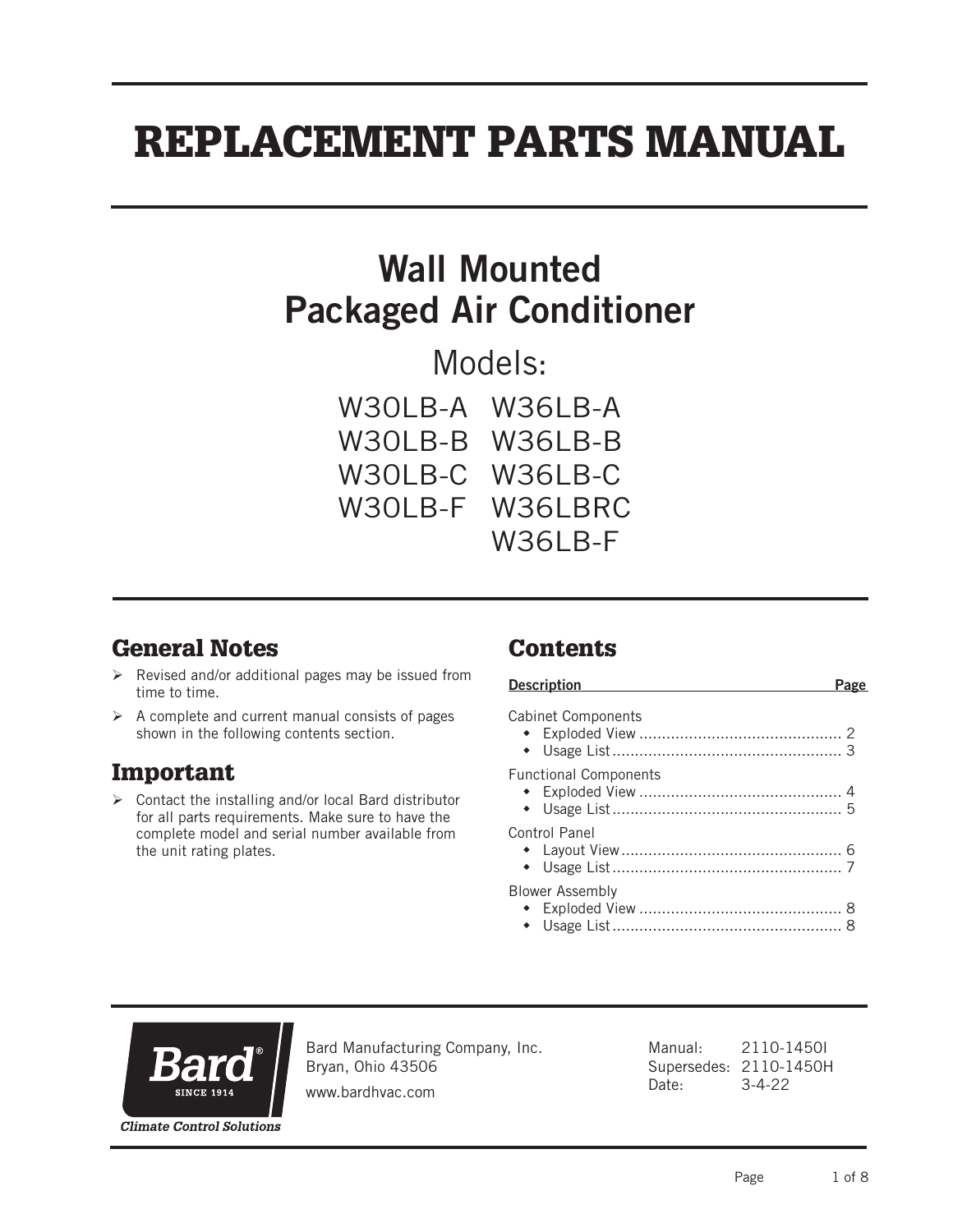#### CABINET COMPONENTS

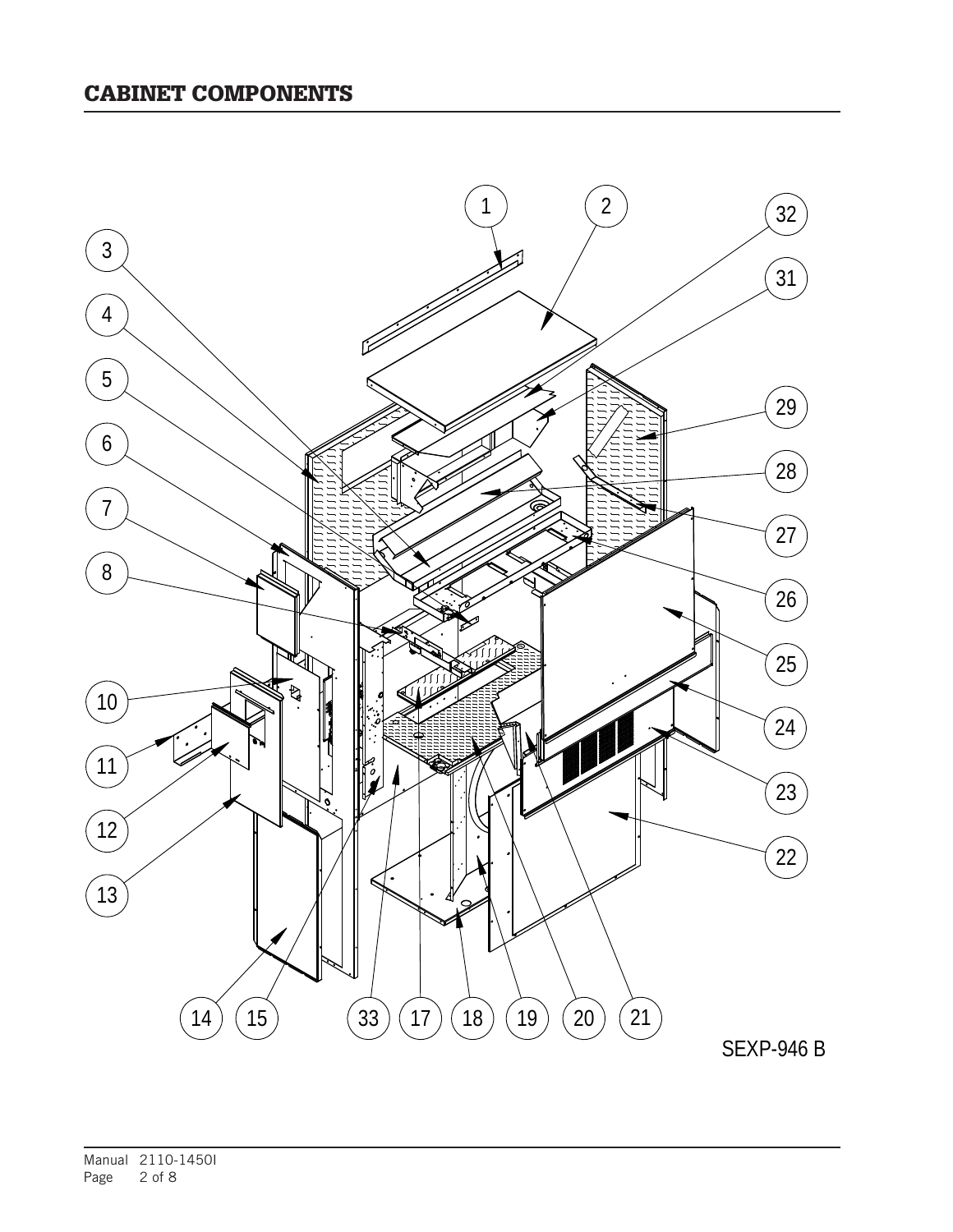#### CABINET COMPONENTS

| Dwg No.             | <b>Part Number</b>                                | <b>Description</b>                                 | <b>W30LB-A, B</b>                | W30LB-C             | W30LB-F                          | W36LB-A, B                       | W36LB-C, RC                  | W36LB-F             |
|---------------------|---------------------------------------------------|----------------------------------------------------|----------------------------------|---------------------|----------------------------------|----------------------------------|------------------------------|---------------------|
| 1                   | $113 - 149 - * ①$                                 | Top Rain Flashing                                  | X                                | X                   | X                                | Χ                                | Χ                            | $\overline{X}$      |
| $\mathbf{1}$        | 113-360 <sup>2</sup>                              | Top Rain Flashing                                  | X                                | X                   | X                                | Χ                                | Χ                            | Χ                   |
| 1                   | 113-149-4 <sup>3</sup>                            | Top Rain Flashing                                  | X                                | X                   | Χ                                | Χ                                | Χ                            | Χ                   |
| $\overline{c}$      | \$507-308-* <sup>0</sup>                          | Top                                                | X                                | X                   | X                                | X                                | $\overline{x}$               | X                   |
| $\overline{c}$      | S507-319 <sup>②</sup>                             | Top                                                | X                                | X                   | X                                | Χ                                | Χ                            | Χ                   |
| $\overline{c}$      | S507-320 <sup>3</sup>                             | Top                                                | X                                | X                   | X                                | Χ                                | Χ                            | Χ                   |
| $\overline{3}$      | S123-130                                          | Drain Pan                                          | X                                | X                   | X                                | X                                | X                            | Χ                   |
| 3<br>$\overline{4}$ | S123-143 @ 3                                      | Drain Pan                                          | X<br>X                           | X<br>X              | Χ<br>X                           | X<br>X                           | Χ<br>X                       | Χ<br>X              |
| 4                   | S509-451<br>S509-455 <sup>2</sup>                 | Upper Back<br>Upper Back                           | Χ                                | X                   | Χ                                | Χ                                | Χ                            | Χ                   |
| 4                   | S509-453 <sup>3</sup>                             | Upper Back                                         | Χ                                | Χ                   | Χ                                | Χ                                | Χ                            | Χ                   |
| 5                   | 105-1302                                          | Grommet Retainer                                   | Χ                                | χ                   | Χ                                | Χ                                | Χ                            | Χ                   |
| 6                   | S501-935-* <sup>0</sup>                           | <b>Right Side</b>                                  | X                                | X                   | X                                | X                                | Χ                            | X                   |
| 6                   | S501-998 2                                        | Right Side                                         | X                                | Χ                   | Χ                                | Χ                                | Χ                            | Χ                   |
| 6                   | S501-943 <sup>3</sup>                             | Right Side                                         | X                                | X                   | Χ                                | X                                | Χ                            | Χ                   |
| 7                   | S543-175-* <sup>0</sup>                           | Right Side Cover Plate (Outer)                     | X                                | X                   | Χ                                | Χ                                | Χ                            | X                   |
| $\overline{7}$      | S543-185 <sup>©</sup>                             | Right Side Cover Plate (Outer)                     | X                                | X                   | X                                | X                                | Χ                            | Χ                   |
| 7                   | S543-184 3                                        | Right Side Cover Plate (Outer)                     | X<br>$\overline{c}$              | X                   | X                                | X                                | Χ                            | Χ                   |
| 8<br>9              | 113Y480<br>137-259                                | <b>Filter Bracket</b><br>Fill Plate                | X                                | $\overline{c}$<br>X | $\overline{c}$<br>X              | $\overline{c}$<br>X              | $\overline{c}$<br>X          | $\overline{c}$<br>X |
| 10                  | S132-104                                          | Control Panel Cover (Inner)                        | X                                |                     |                                  | X                                |                              |                     |
| 10                  | S132-172                                          | Control Panel Cover (Inner)                        |                                  | Χ                   | X                                |                                  | Χ                            | X                   |
| 11                  | 113-140                                           | <b>Bottom Mounting Bracket</b>                     | X                                | Χ                   | Χ                                | Χ                                | Χ                            | Χ                   |
| 12                  | S153-218 <sup>①</sup>                             | Disconnect Access Door                             | X                                | X                   | X                                | X                                | Χ                            | Χ                   |
| 12                  | S153-405 <sup>@</sup>                             | Disconnect Access Door                             | X                                | X                   | Χ                                | Χ                                | Χ                            | Χ                   |
| 12                  | S153-387 <sup>3</sup>                             | Disconnect Access Door                             | X                                | X                   | Χ                                | Χ                                | Χ                            | Χ                   |
| 13                  | \$533-228 <sup>①</sup>                            | Control Panel Cover (Outer)                        | X                                | X                   | X                                | X                                | Χ                            | X                   |
| 13                  | S533-235 <sup>@</sup>                             | Control Panel Cover (Outer)                        | X                                | Χ                   | Χ                                | Χ                                | Χ                            | Χ                   |
| 13                  | S533-236 <sup>3</sup>                             | Control Panel Cover (Outer)                        | X                                | X                   | X                                | Χ                                | Χ                            | Χ                   |
| 14                  | $118-124$ <sup>*</sup> $\odot$                    | Side Grille                                        | $\overline{c}$                   | $\overline{c}$      | $\overline{c}$                   | $\overline{c}$                   | $\overline{c}$               | $\overline{c}$      |
| 14<br>14            | 118-140 <sup>2</sup>                              | Side Grille<br>Side Grille                         | $\overline{c}$<br>$\overline{c}$ | $\overline{2}$<br>2 | $\overline{c}$<br>$\overline{c}$ | $\overline{c}$<br>$\overline{c}$ | $\overline{c}$<br>2          | 2<br>2              |
| 15                  | 118-141 <b>3</b><br><b>Control Panel Assembly</b> | See Control Panel Assy. Drawing & Parts List Assy. | X                                | X                   | Χ                                | Χ                                | Χ                            | Χ                   |
| 17                  | S536-498                                          | Cond. Partition Block Off Plate                    | X                                | X                   | X                                | X                                | X                            | X                   |
| 17                  | S536-877 <sup>©</sup>                             | Cond. Partition Block Off Plate                    | X                                | Χ                   | Χ                                | Χ                                | Χ                            | Χ                   |
| 18                  | S127-472                                          | Lower Base                                         | $\overline{X}$                   | $\overline{X}$      | $\overline{X}$                   | Χ                                | $\overline{X}$               | X                   |
| 18                  | S127-533 2                                        | Lower Base                                         | Χ                                | Χ                   | Χ                                | Χ                                | Χ                            | Χ                   |
| 19                  | 125-081                                           | Fan Shroud                                         | X                                | X                   | X                                | X                                | X                            | X                   |
| 19                  | 125-083 <sup>©</sup>                              | Fan Shroud                                         | Χ                                | Χ                   | Χ                                | Χ                                | Χ                            | Χ                   |
| 20                  | S521Y527                                          | <b>Condenser Partition</b>                         | X                                | X                   | X                                | Χ                                | Χ                            | X                   |
| 20                  | S521*-561 2                                       | <b>Condenser Partition</b>                         | Χ                                | Χ                   | Χ                                | Χ                                | Χ                            | Χ                   |
| 21                  | FAD-NE3<br>$118 - 104 - * ①$                      | Fresh Air Damper Assembly                          | X<br>X                           | X<br>X              | Χ<br>X                           | Χ                                | Χ<br>$\overline{X}$          | Χ<br>X              |
| 22<br>22            | 118-109 2                                         | Condenser Grille<br>Condenser Grille               | X                                | X                   | X                                | Χ<br>X                           | X                            | Χ                   |
| 22                  | 118-147 <sup>3</sup>                              | <b>Condenser Grille</b>                            | X                                | Χ                   | Χ                                | X                                | Χ                            | Χ                   |
| 23                  | \$553-523-* <sup>0</sup>                          | Vent Option Door                                   | X                                | X                   | X                                | X                                | X                            | X                   |
| 23                  | S553-549 <sup>©</sup>                             | Vent Option Door                                   | Χ                                | Χ                   | Χ                                | Χ                                | Χ                            | Χ                   |
| 23                  | S553-550 <sup>3</sup>                             | Vent Option Door                                   | X                                | Χ                   | Χ                                | Χ                                | Χ                            | Χ                   |
| 24                  | \$553-524-* 0                                     | Filter Door                                        | $\overline{\mathsf{X}}$          | X                   | $\mathsf X$                      | Χ                                | $\overline{\mathsf{X}}$      | X                   |
| 24                  | S553-553 @                                        | Filter Door                                        | Χ                                | X                   | Χ                                | Χ                                | Χ                            | Χ                   |
| 24                  | S553-554 <sup>3</sup>                             | Filter Door                                        | Χ                                | Χ                   | Χ                                | Χ                                | Χ                            | Χ                   |
| 25                  | S514-241-* 1                                      | Upper Front                                        | X                                | X                   | X                                | Χ                                | Χ                            | X                   |
| 25<br>25            | S514-238 2<br>S514-239 3                          | <b>Upper Front</b><br><b>Upper Front</b>           | Χ<br>Χ                           | Χ<br>X              | Χ<br>Χ                           | Χ<br>Χ                           | X<br>Χ                       | Χ<br>Χ              |
| 26                  | 121Y467                                           | <b>Blower Partition</b>                            | X                                | X                   | X                                | Χ                                | Χ                            | Χ                   |
| 27                  | 105Y850                                           | Side Support                                       | X                                | X                   | Χ                                | Χ                                | Χ                            | Χ                   |
| 28                  | 137-685                                           | Bottom Evaporator Fill                             | X                                | X                   | Χ                                | Χ                                | Χ                            | Χ                   |
| 29                  | \$501-936-* <sup>0</sup>                          | Left Side                                          | X                                | X                   | X                                | Χ                                | Χ                            | X                   |
| 29                  | S501-999 2                                        | Left Side                                          | Χ                                | X                   | Χ                                | Χ                                | Χ                            | Χ                   |
| 29                  | S501-946 <sup>3</sup>                             | Left Side                                          | Χ                                | Χ                   | Χ                                | Χ                                | Χ                            | Χ                   |
| 30                  | 147-044                                           | Evaporator Support                                 | X                                | X                   | X                                | X                                | Χ                            | Χ                   |
| 31                  | S111Y030                                          | Outlet Air Frame Assembly                          | X                                | Χ                   | Χ                                | Χ                                | Χ                            | Χ                   |
| 32                  | 135Y123                                           | <b>Heat Shield</b>                                 | X                                | Χ                   | Χ                                | Χ                                | Χ                            | Χ                   |
| 33                  | 109-450                                           | Lower Back                                         | X                                | X                   | Χ                                | Χ                                | Χ                            | Χ                   |
| 33<br>33            | 109-454 2                                         | Lower Back<br>Lower Back                           | Χ<br>Χ                           | X                   | X                                | Χ                                | Χ                            | X                   |
| N <sub>S</sub>      | 109-452 <sup>3</sup><br>135-329                   | Air Baffle                                         | Χ                                | Χ<br>X              | X<br>Χ                           | X<br>Χ                           | Χ<br>$\overline{\mathsf{X}}$ | Χ<br>X              |
|                     |                                                   |                                                    |                                  |                     |                                  |                                  |                              |                     |

 Exterior cabinet parts are manufactured with various paint color options. To ensure the proper paint color is received, include the complete model and serial number of the unit for which cabinet parts are being ordered.

 $@$  Exterior cabinet parts are manufactured from stainless steel Code "S"

Exterior cabinet parts are manufactured from aluminum Code "A"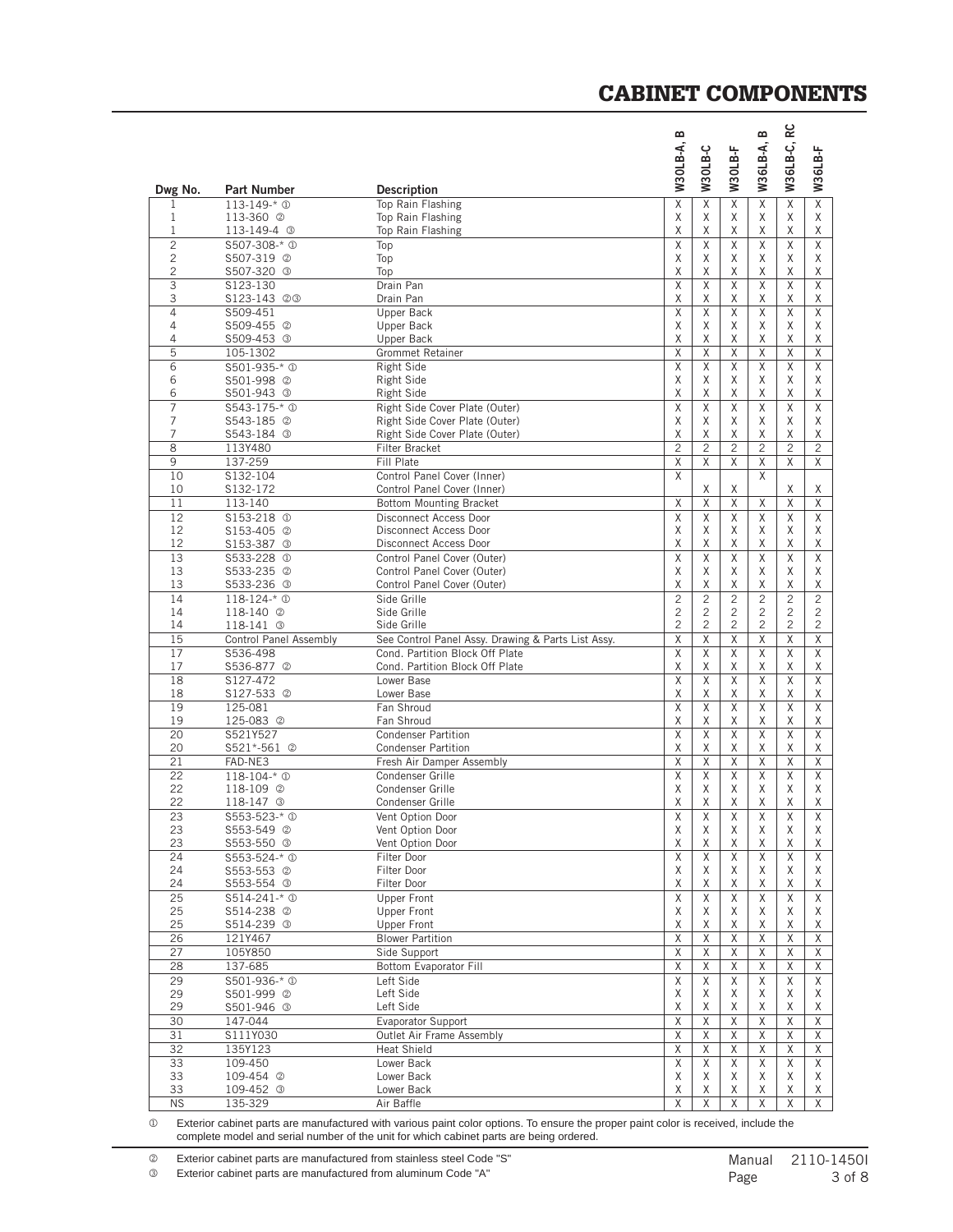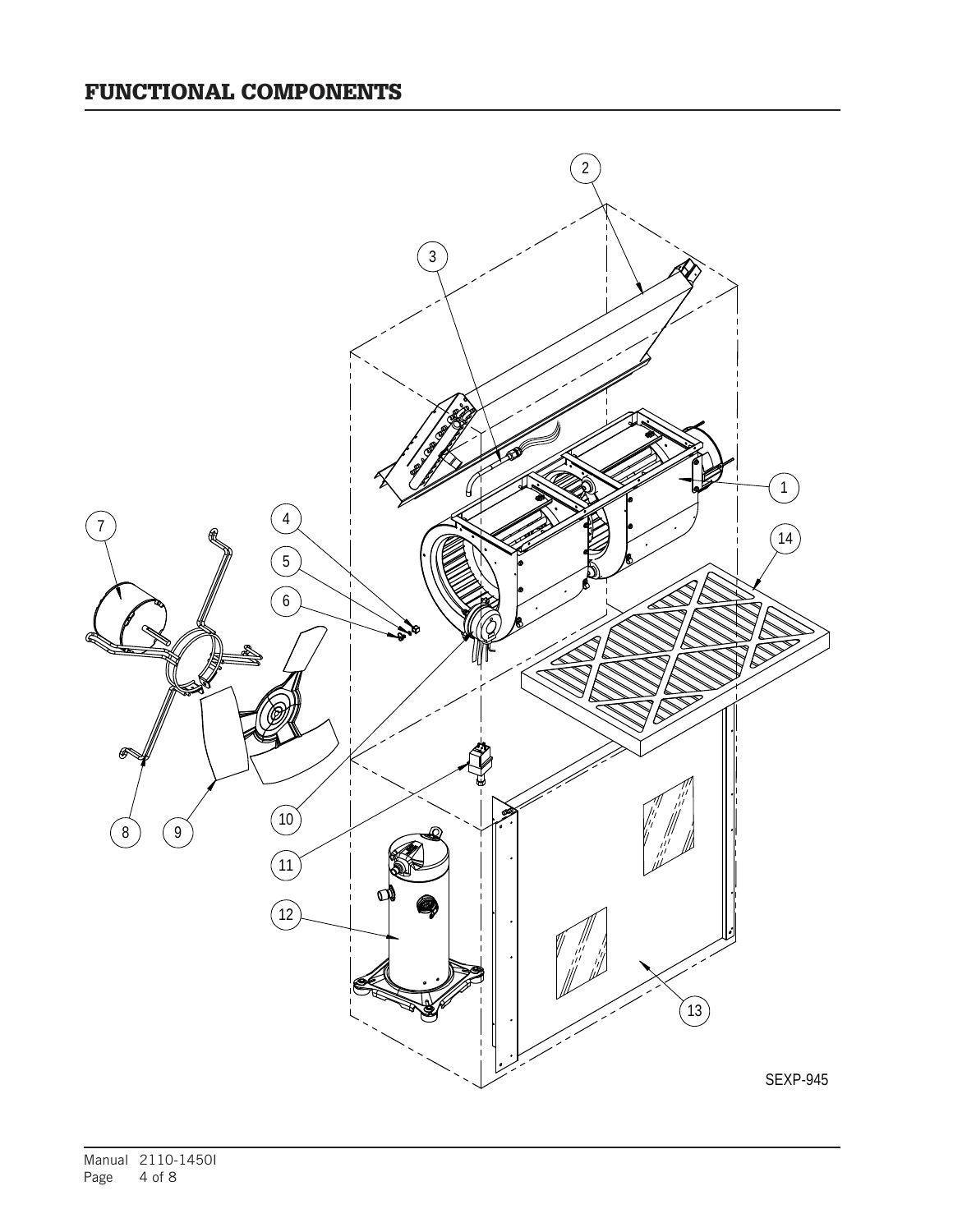## FUNCTIONAL COMPONENTS

|                |                                     |                                                                          | <b>W30LB-A</b> | W30LB-B      | W30LB-C      | <b>W30LB-F</b> | W36LB-A | W36LB-B | W36LB-C      | W36LBRC | W36AB-F          |
|----------------|-------------------------------------|--------------------------------------------------------------------------|----------------|--------------|--------------|----------------|---------|---------|--------------|---------|------------------|
| Dwg No.        | <b>Part Number</b>                  | <b>Description</b>                                                       |                |              |              |                |         |         |              |         |                  |
| 1<br>1         | S900-364-001<br>S900-365-001        | <b>Blower Assembly</b><br><b>Blower Assembly</b>                         | Χ              | X            | X            | $\sf X$        |         |         |              |         |                  |
| 1              | 900-364-002                         | <b>Blower Assembly</b>                                                   |                |              |              |                | X       | X       |              | X       | X                |
| 1              | 900-365-002                         | <b>Blower Assembly</b>                                                   |                |              |              |                |         |         | X            |         |                  |
| $\overline{c}$ | 917-0355                            | Evaporator Coil w/Distributor Assy.                                      | X              | Χ            | Χ            | Χ              |         |         |              |         |                  |
| $\overline{c}$ | 917-0356                            | Evaporator Coil - Coated w/Distributor Assy.                             | X              | X            | $\times$     | X              |         |         |              |         |                  |
| 2              | 917-0357                            | Evaporator Coil w/Distributor Assy.                                      |                |              |              |                | Χ<br>X  | Χ       | X            | Χ       | Χ                |
| 2              | 917-0358                            | Evaporator Coil - Coated w/Distributor Assy.                             |                |              |              |                |         | X       | X            | X       | X                |
| 3<br>3         | 800-0456<br>800-0479                | Distributor Assembly<br>Distributor Assembly                             | X              | Χ            | Χ            | X              | X       | X       | X            | X       | X                |
| $\overline{4}$ | 1171-023                            | 1/4" Receptacle                                                          | X              | $\sf X$      | Χ            | Χ              | X       | X       | X            | X       | X                |
| 5              | 1171-024                            | 1/4" Turn Retainer                                                       | Χ              | Χ            | Χ            | Χ              | X       | Χ       | Χ            | Χ       | $\mathsf X$      |
| 6              | 1171-022                            | 1/4" Turn Fastener                                                       | Χ              | Χ            | Χ            | $\sf X$        | Χ       | X       | Χ            | Χ       | Χ                |
| $\overline{7}$ | 8103-029                            | Condenser Motor                                                          | X              | $\times$     |              | X              | X       | X       |              |         | X                |
| 7              | 8103-030                            | Condenser Motor                                                          |                |              | X            |                |         |         | Χ            | X       |                  |
| 8              | 8200-001                            | Fan Motor Mount                                                          | Χ              | Χ            | Χ            | Χ              | X       | Χ       | $\sf X$      | Χ       | Χ                |
| 8              | 8200-050 <sup>①</sup>               | Stainless Steel Fan Motor Mount                                          | X              | X            | Χ            | χ              | X       | Χ       | Χ            | Χ       | Χ                |
| 9<br>9         | S5151-045<br>S5151C045 <sup>0</sup> | Fan Blade<br>Coated Fan Blade                                            | X<br>Χ         | $\sf X$<br>Χ | $\sf X$<br>Χ | $\sf X$<br>X   | Χ<br>Χ  | Χ<br>X  | $\sf X$<br>Χ | Χ<br>X  | Χ<br>Χ           |
| 10             | $CMA-31$                            | Dirty Filter Switch Kit                                                  | X              | $\sf X$      | $\sf X$      | X              | Χ       | Χ       | $\sf X$      | X       | $\sf X$          |
| 11             | <b>CMA-39</b>                       | Low Ambient Control (Screw On) 2                                         | X              | $\sf X$      | Χ            | X              | X       | X       | X            | Χ       | X                |
| 12             | 8000-277                            | Compressor                                                               | X              |              |              |                |         |         |              |         |                  |
| 12             | 8000-365                            | Compressor                                                               |                | X            |              |                |         |         |              |         |                  |
| 12             | 8000-366                            | Compressor                                                               |                |              | X            | $\times$       |         |         |              |         |                  |
| 12<br>12       | 8000-278<br>8000-283                | Compressor<br>Compressor                                                 |                |              |              |                | Χ       | X       |              |         |                  |
| 12             | 8000-342                            | Compressor                                                               |                |              |              |                |         |         | Χ            | Χ       | Χ                |
| 13             | 5051-203BX                          | Condenser Coil                                                           | Χ              | X            | Χ            | X              |         |         |              |         |                  |
| 13             | 5054-203BX                          | Condenser Coil - Coated                                                  | X              | X            | X            | X              |         |         |              |         |                  |
| 13             | 5051-202BX                          | Condenser Coil                                                           |                |              |              |                | X       | Χ       | Χ            | Χ       | Χ                |
| 13             | 5054-202BX                          | Condenser Coil - Coated                                                  |                |              |              |                | X       | X       | Χ            | X       | Χ                |
| 14<br>14       | 7004-019<br>7003-031                | Air Filter 1" Throw-Away (16x30x1)<br>Air Filter 1" Washable 2 (16x30x1) | Χ<br>Χ         | Χ<br>X       | Χ<br>Χ       | Χ<br>X         | X<br>X  | Χ<br>X  | Χ<br>X       | Χ<br>X  | $\mathsf X$<br>Χ |
| 14             | 7004-026                            | Air Filter 2" Pleated 2 (16x30x2)                                        | Χ              | X            | Χ            | X              | X       | X       | X            | Χ       | Χ                |
| 14             | 7004-048                            | Air Filter 2" Pleated - MERV 11 @ (16x30x2)                              | Χ              | X            | Χ            | Χ              | X       | Χ       | X            | Χ       | X                |
| 14             | 7004-062                            | Air Filter 2" Pleated - MERV 13 @ (16x30x2)                              | X              | Χ            | $\mathsf X$  | $\mathsf X$    | Χ       | Χ       | Χ            | Χ       | Χ                |
| <b>NS</b>      | 8406-142                            | High Pressure Switch (Screw On)                                          | Χ              | $\mathsf{X}$ | Χ            | Χ              | Χ       | Χ       | $\sf X$      | X       | Χ                |
| <b>NS</b>      | 8406-140                            | Low Pressure Switch (Screw On)                                           | Χ              | Χ            | Χ            | X              | Χ       | X       | Χ            | Χ       | Χ                |
| <b>NS</b>      | 5201-021                            | <b>Filter Drier</b>                                                      | Χ              | Χ            | Χ            | X              | Χ       | Χ       | Χ            | Χ       | Χ                |
| <b>NS</b>      | 5451-024                            | Tubing Isolation Grommet                                                 | X              | Χ            | X            | Χ              | Χ       | Χ       | Χ            | Χ       | Χ                |
| <b>NS</b>      | 6031-009                            | Coremax Valve Core                                                       | X              | Χ            | X            | Χ              | Χ       | X       | Χ            | Χ       | X                |
| <b>NS</b>      | 1171-028                            | Filter Door Clip                                                         | Χ              | Χ            | X            | Χ              | Χ       | X       | X            | Χ       | X                |
| <b>NS</b>      | 1171-057                            | Filter Door Screw                                                        | X              | X            | X            | X              | X       | X       | Χ            | X       | X                |
| <b>NS</b>      | 1171-027                            | Filter Door Screw Retainer                                               | X              | Χ            | X            | X              | Χ       | Χ       | Χ            | X       | X                |
| <b>NS</b>      | <b>CMC-29</b>                       | Freeze Thermostat Kit                                                    | Χ              | X            | Χ            | X              | Χ       | Χ       | Χ            | Χ       | X                |
| <b>NS</b>      | 910-2189                            | 460V Transformer Assembly                                                |                |              |              |                |         |         |              | Χ       |                  |

NS – Not Shown

 $<sup>0</sup>$  – Used with stainless steel cabinet option</sup>

– Optional on these models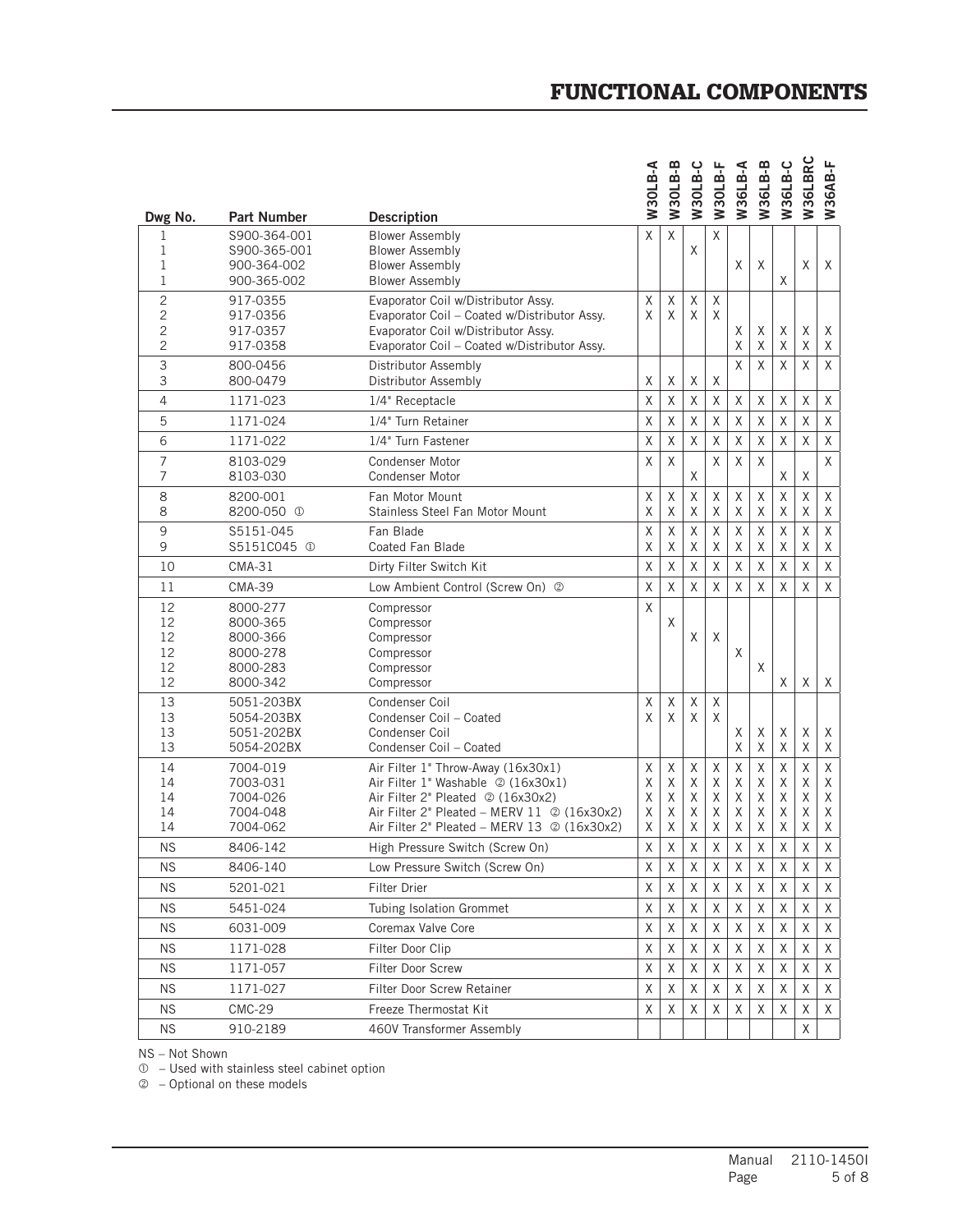

Manual 2110-1450I<br>Page 6 of 8 6 of 8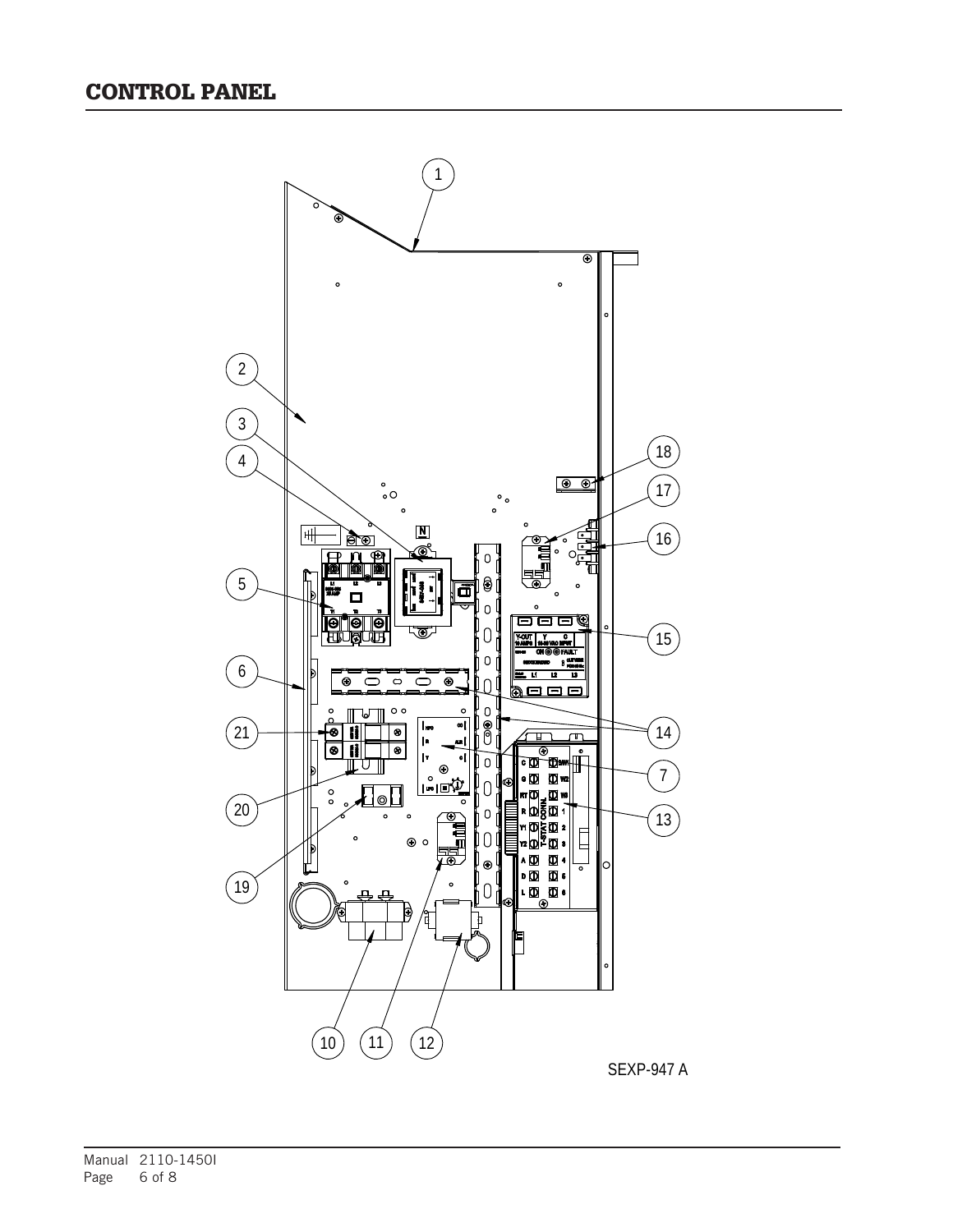## CONTROL PANEL

|                        |                        |                                                                         | <b>N30LB-A</b> | B-B<br>W30LI | W30LB-C | W30LB-F  | W36LB-A | W36LB-B | W36LB-C  | W36LBRC  | W36LB-F  |
|------------------------|------------------------|-------------------------------------------------------------------------|----------------|--------------|---------|----------|---------|---------|----------|----------|----------|
| Dwg No.                | <b>Part Number</b>     | <b>Description</b>                                                      |                |              |         |          |         |         |          |          |          |
| $\mathbf{1}$           | 117Y137                | Control Panel Top                                                       | X              | Χ            | X       | Χ        | X       | Χ       | X        | Χ        | X        |
| $\overline{2}$         | 117Y407                | <b>Control Panel</b>                                                    | X              | Χ            | X       | X        | Χ       | Χ       | X        | $\times$ | X        |
| $\mathsf 3$<br>3       | 8407-068<br>8407-069   | Transformer<br>Transformer                                              | X              | X            | X       | X        | X       | X       | Χ        | Χ        | X        |
| 4                      | 8611-006               | Ground Terminal                                                         | X              | X            | X       | X        | X       | X       | X        | X        | X        |
| 5<br>5                 | 8401-033<br>8401-035   | <b>Compressor Contactor</b><br><b>Compressor Contactor</b>              | X              | Χ            | Χ       | Χ        | X       | Χ       | Χ        | Χ        | Χ        |
| 6                      | 135-122                | Wire Shield                                                             | X              | Χ            | X       | X        | X       | X       | X        | X        | X        |
| $\overline{7}$         | S8201-169              | <b>Compressor Control Module</b>                                        | X              | Χ            | χ       | X        | X       | X       | Χ        | X        | X        |
| 9                      | 8607-017               | Terminal Block (Optional)                                               | X              | Χ            | X       | X        | X       | X       | X        | X        | X        |
| 10<br>10               | 8552-052<br>S8552-002  | Compressor Capacitor<br>Outdoor Motor Capacitor                         | X              | Χ            | Χ       | Χ        | X       | Χ       | Χ        | Χ        | Χ        |
| 11                     | 8201-062               | Alarm Relay (Optional)                                                  | X              | Χ            | X       | Χ        | X       | X       | X        | X        | X        |
| 12                     | 8551-004               | Start Device (PTCR) (Optional)                                          | X              | Χ            | Χ       | Χ        | Χ       | Χ       | Χ        | Χ        | Χ        |
| 13                     | 8607-062               | Low Voltage Terminal Strip                                              | X              | Χ            | Χ       | Χ        | Χ       | Χ       | $\times$ | $\times$ | $\times$ |
| 14                     | 8611-140-1400          | Cable Duct - 14" Piece                                                  | Χ              | Χ            | χ       | X        | Χ       | X       | X        | X        | X        |
| 14                     | 8611-140-0500          | Cable Duct - 5" Piece                                                   | X              | Χ            | X       | X        | X       | Χ       | X        | X        | X        |
| 15                     | 8201-126               | Phase Monitor                                                           |                | X            | X       | $\times$ |         | X       | X        | X        | $\times$ |
| 16                     | 8607-042               | <b>Blower Speed Terminal</b>                                            | X              | Χ            | χ       | X        | Χ       | Χ       | X        | X        | Χ        |
| 17                     | 8201-130               | <b>Blower Control Relay</b>                                             | X              | Χ            | X       | X        | X       | Χ       | X        | X        | X        |
| 18                     | 141-188                | Plug Support Bracket                                                    | X              | Χ            | X       | X        | X       | X       | X        | X        | X        |
| 19                     | 8607-017               | <b>Terminal Block</b>                                                   |                |              |         |          |         |         |          | $\sf X$  |          |
| 20                     | 8611-210               | <b>DIN Rail</b>                                                         |                |              |         |          |         |         |          | X        |          |
| 21<br>21               | 8614-058<br>8614-047   | Fuse Block<br>3.2A Fuse                                                 |                |              |         |          |         |         |          | Χ<br>2   |          |
| <b>NS</b>              | 8615-038               | Circuit Breaker 35A 2 Pole (Opt.) 1                                     | X              |              |         |          | X       |         |          |          |          |
| <b>NS</b>              | 8615-054               | Circuit Breaker 20A 3 Pole (Opt.) 1                                     |                | Χ            |         |          |         |         |          |          |          |
| <b>NS</b>              | 8615-052               | Circuit Breaker 30A 3 Pole (Opt.) 1                                     |                |              |         |          |         | X       |          |          |          |
| <b>NS</b>              | S8615-067              | Toggle Disconnect (Optional) ①                                          |                |              | X       | X        |         |         | X        | X        | X        |
| <b>NS</b>              | 8607-013               | Terminal Block 2 Pole                                                   |                |              |         | X        |         |         |          |          | X        |
| <b>NS</b>              | 113-601                | Terminal Block Bracket                                                  |                |              |         | X        |         |         |          |          | X        |
| <b>NS</b>              | 4095-196               | Wiring Diagram                                                          | Χ              |              |         |          | х       |         |          |          |          |
| <b>NS</b>              | 4095-296               | Wiring Diagram                                                          |                | X            |         |          |         | X       |          |          |          |
| <b>NS</b>              | 4095-378               | Wiring Diagram                                                          |                |              | Χ       |          |         |         | X        |          |          |
| <b>NS</b>              | 4095-382               | Wiring Diagram                                                          |                |              |         |          |         |         |          | X        |          |
| <b>NS</b>              | 4095-640               | Wiring Diagram                                                          |                |              |         | X        |         |         |          |          | X        |
| <b>NS</b>              | 3000-1598              | <b>Blower Power Plug</b>                                                | X              | Χ            | Χ       | Χ        | Χ       | Χ       | Χ        | Χ        | Χ        |
| <b>NS</b>              | 3000-1599              | <b>Blower Speed Plug</b>                                                | X              | Χ            | X       | Χ        | X       | Χ       | X        | Χ        | X        |
| <b>NS</b>              | 3000-1524              | Vent Jumper Plug                                                        | X              | Χ            | χ       | X        | X       | X       | X        | X        | X        |
| <b>NS</b><br><b>NS</b> | 3000-1224<br>3000-1231 | Compressor Plug/Harness<br>Compressor Plug/Harness                      | X              | Χ            | Χ       | Χ        | X       | X       | X        | Χ        | Χ        |
| <b>NS</b>              | 3003-047               | <b>Control Panel Harness</b>                                            | X              |              |         |          | X       |         |          |          |          |
| <b>NS</b><br>ΝS        | 3003-048<br>3003-049   | <b>Control Panel Harness</b><br><b>Control Panel Harness</b>            |                | Χ            | Χ       | Χ        |         | Χ       | Χ        | Χ        | Χ        |
| ΝS                     | 3000-1608              | Low Voltage Terminal Block Harness                                      | Χ              | Χ            | Χ       | Χ        | Χ       | Χ       | Χ        | Χ        | Χ        |
| NS.                    | S910-2048              | Complete Low Voltage Box Assembly<br>(Sheet Metal, LVTS & Wire Harness) | Χ              | Χ            | Χ       | Χ        | Χ       | Χ       | Χ        | Χ        | Χ        |
| NS.                    | 8201-074               | Power Switch Relay                                                      | Χ              |              |         |          |         |         |          |          |          |
|                        |                        |                                                                         |                |              |         |          |         |         |          |          |          |

NS = Not Shown

 Circuit breakers listed are for units without electric heat, "0Z" models. See heater replacement parts manual for units with electric heat.

Manual 2110-14501<br>Page 7 of 8 7 of 8